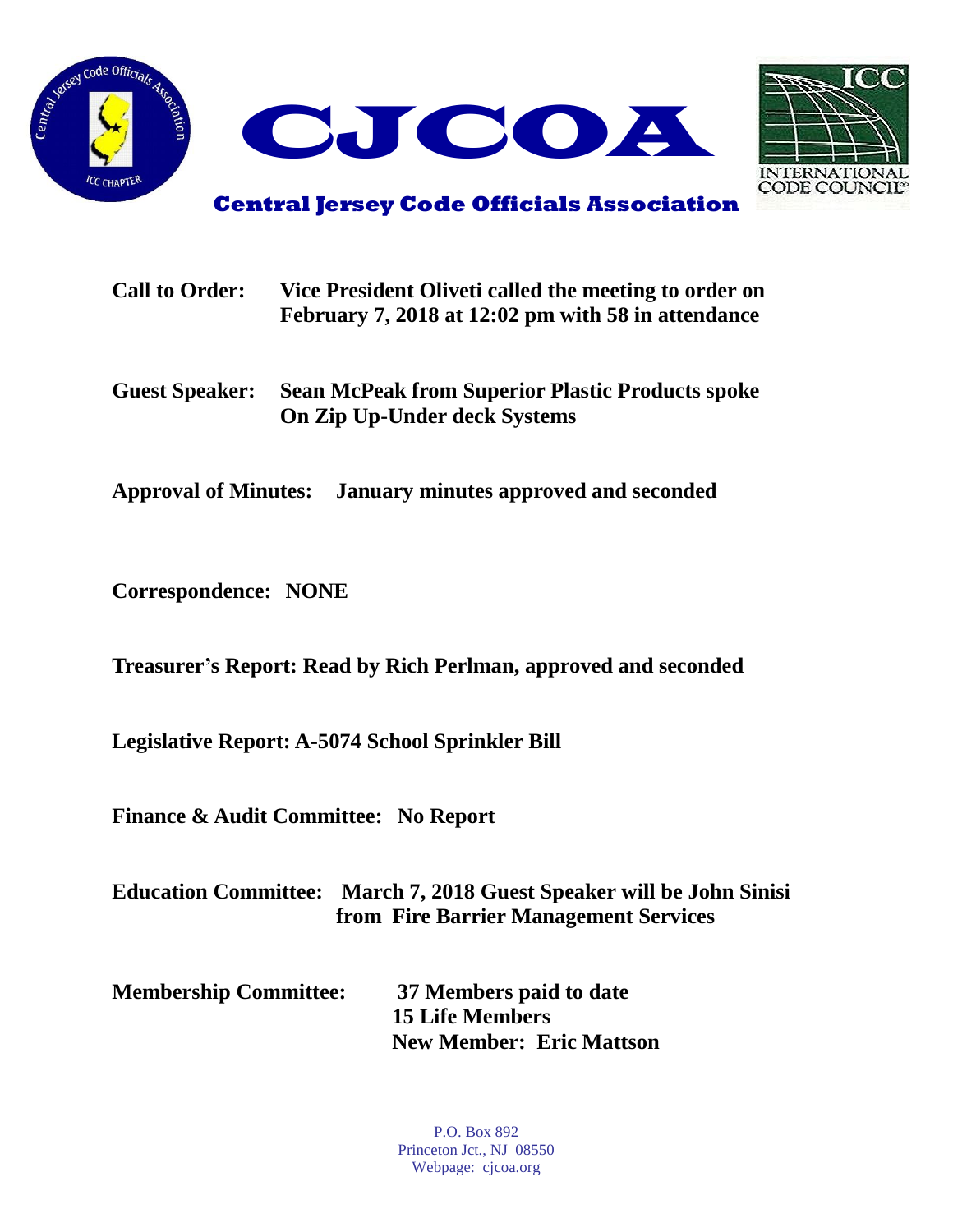**By-Laws Committee: No Report**

**Historical Committee: No Report**

**Good & Welfare Committee: No Report**

**Public Relations: No Report**

**Code Change Committee:**

**Building: Met January 19, to discuss 2018 code changes**

**Electric: None**

**Plumbing: Met January 12, to discuss 2018 code changes**

**Fire: Several UFC adoptions and Proposals**

**Nominating Committee: No Report**

**Scholarship Committee: No Report**

**Website Committee: Membership applications are on the website and it's up to date**

## **Golf Committee: February 15, Committee Meeting May 23, 2018 Golf Outing at Mercer Golf Course**

P.O. Box 892 Princeton Jct., NJ 08550 Webpage: cjcoa.org